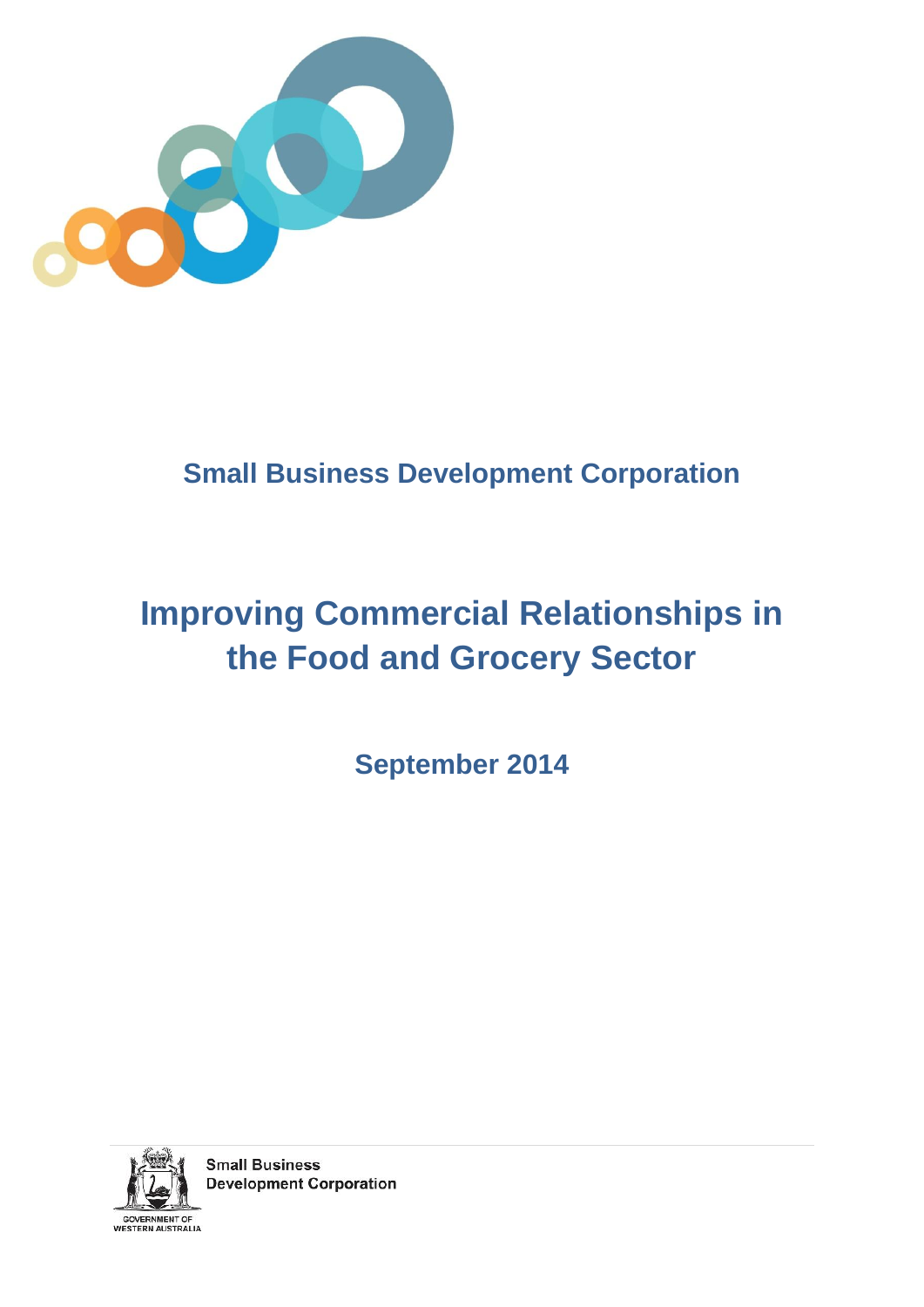## **About the Small Business Development Corporation**

The Small Business Development Corporation ('SBDC') welcomes the opportunity to provide comments to the Federal Treasury's "Improving Commercial Relationships in the Food and Grocery Sector" consultation ('the Consultation') and on the proposed "Food and Grocery Code of Conduct" ('the Grocery Code').

The SBDC is an independent statutory authority of the Western Australian Government and was established to facilitate the development and growth of small businesses in this State.<sup>1</sup> For over 30 years now, the SBDC has been providing assistance to small business owners and our vision is for "A strong and enterprising small business sector in Western Australia".

One of the SBDC's key strategic objectives is to advocate for a fair, conducive and productive environment for small businesses in Western Australia. The agency strives to achieve this by taking a leading role in influencing the policy and regulatory environment for small business.

The SBDC also supports the small business sector through the provision of information and education materials, workshops and tailored business and commercial tenancy advice, amongst other things. These educative and advisory services assist small businesses to better understand their rights and responsibilities, in order to minimise their exposure to risks and disputes.

In 2011, the *Small Business Development Corporation Act 1983 (WA)* was amended to introduce the role of the Small Business Commissioner ('SBC') as the Chief Executive Officer of the SBDC and to establish an alternative dispute resolution ('ADR') service to assist small businesses to resolve their business-to-business and business-to-government disputes.

### **Problems in the Food and Grocery Industry**

**.** 

Part A of the Consultation Paper outlines the policy problem that the Consultation is seeking to address. It also highlights issues with the food and grocery industry that have been identified by previous Government inquiries.<sup>2</sup>

In the last financial year, the SBDC received very few enquiries from small businesses operating in the food manufacturing and wholesale industries. As such, the SBDC is unable to provide empirical or anecdotal evidence from our clients that would further substantiate the nature and scale of problems already identified in the food and grocery industry in Western Australia.

<sup>&</sup>lt;sup>1</sup> Please note that this submission contains the views of the SBDC and not necessarily that of the Western Australian Government

 $2$  "Improving commercial relationships in the food and grocery sector" Consultation Paper, August 2014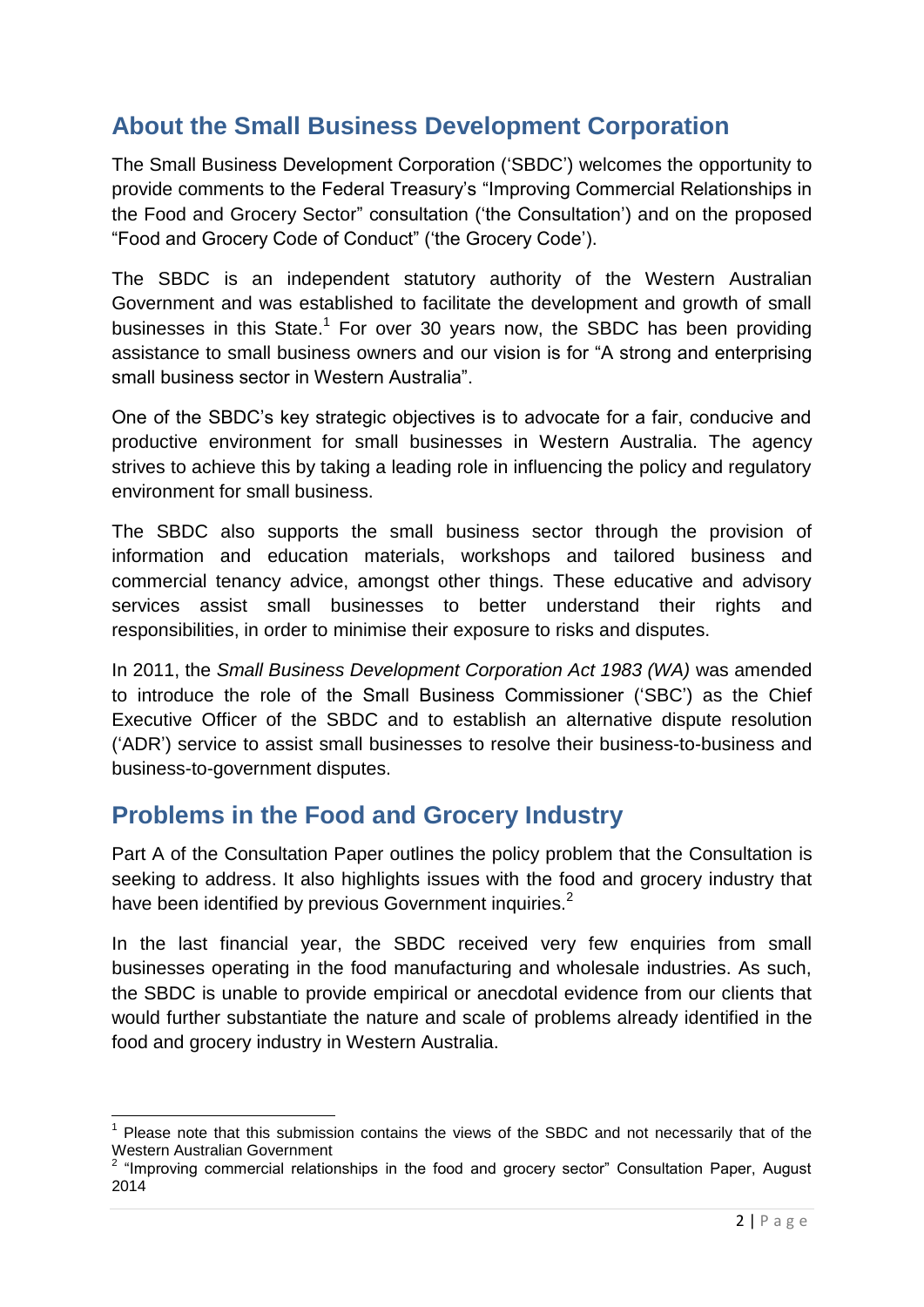Despite this, the SBDC supports the findings of Part A of the Consultation Paper and believes that the issues highlighted are in fact a problem worthy of Government intervention.

Whilst not having specific data on businesses subject to these types of supply agreements, the SBDC is familiar with the impact of some of the problems highlighted by the Consultation Paper on small businesses in general. The problems outlined in Part A of the Consultation Paper are not unique to businesses subject to supply agreements with Australia's large food and grocery retailers. Unfair trading conditions, extended payment terms and inequitable allocation of risk are issues affecting many small businesses that are party to contracts with larger businesses. In the SBDC's experience, these issues have the potential to impact the cash-flow and risk exposure of small businesses, which in turn can cripple individual operators and have flow-on impacts on other entities.

## **An Opt-in Prescribed Code**

The SBDC supports in principle the introduction of the voluntary prescribed Grocery Code and the concept of grocery supply agreements ('GSA') to govern the relationship between retailers and suppliers of food stuffs and grocery items in Australia.

If executed well, the introduction of the Grocery Code has the potential to benefit those supplying goods directly to retailers, either as manufacturers or wholesalers. By establishing fundamental terms and minimum standards of conduct to address known problem areas, the Grocery Code may assist in rectifying the power imbalance that currently exists in many supplier-retailer relationships within the food and grocery industry.

Specifically, the SBDC is supportive of the inclusion of protections against the de-listing of products due to a supplier making a complaint or raising a dispute<sup>3</sup> and against threats of termination of the GSA without reasonable grounds.<sup>4</sup> Furthermore, mandating the attendance at dispute resolution processes within the agreement provides parties with the opportunity to resolve issues before they have the potential to destroy important business relationships.

Whilst the SBDC generally supports the Grocery Code, there remain however a few concerns about its implementation and execution that may limit its effectiveness. These concerns relate to the exceptions to fundamental terms, how the concept of good faith will be included in the Grocery Code, and the processes around accessing dispute resolution mechanisms.

**<sup>.</sup>**  $3$  Clause 15(2) of the Proposed Code

<sup>4</sup> Clause 20 of the Proposed Code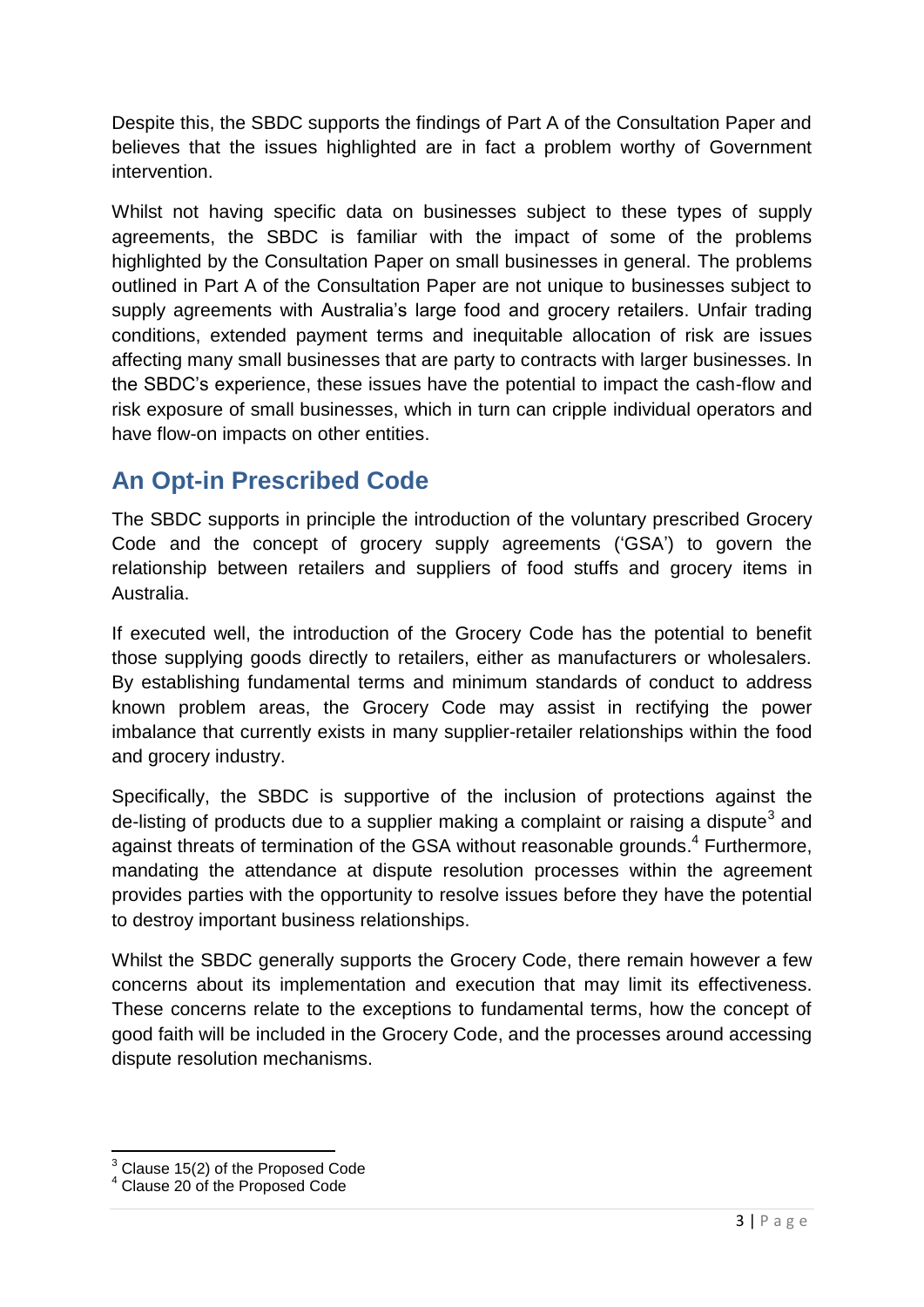#### **The Exceptions**

The inclusion of provisions to regulate conduct and set out fundamental matters (such as the delivery of groceries) in GSAs is essential to the Grocery Code's effectiveness. However, the SBDC notes that in order to maintain flexibility in commercial arrangements, the Consultation Paper considers the inclusion of exceptions to each provision, which in effect allows potentially unfair terms and standards of conduct to be incorporated into a GSA.

The SBDC believes that some of these exceptions will significantly weaken the Grocery Code's efficacy and negatively impact on small business suppliers. In particular, the SBDC is concerned with exceptions that allow the retailer to:

- unilaterally vary the agreement (including retrospectively) Clause 10(2) and  $11(2)$ ;
- charge the supplier for wastage Clause  $12(2)(b)$ ;
- hold back money when paying the supplier's invoice  $-$  Clause 16(3);
- charge a fee to cover their costs (e.g. a buyer's visit, refurbishment of the store) – Clause 16(5); and
- charge the supplier for the cost of a promotion  $-$  Clause 17(2).

It has already been established that small business suppliers typically have weaker bargaining power than retailers and are quite often dependent on such supply arrangements for their ongoing viability. Allowing parties to contract out of these fundamental provisions creates an opportunity for a retailer to exert influence over the supplier to include exceptions that they should be protected from.

Given the inherent power imbalance, suppliers may be susceptible to bullying tactics and pressure to sign a GSA that may contain unfair terms or standards of conduct that would otherwise be prohibited under the Grocery Code. It is for these reasons that the SBDC does not support the introduction of a Grocery Code that allows such exceptions.

Recognizing the potential loopholes that these exceptions can introduce, the Consultation Paper contemplates the introduction of a "no disadvantage test" as an alternative means of achieving commercial flexibility. This type of test would allow the retailer to rely on an exception so long as it does not result in the supplier being "materially disadvantaged".

The SBDC does not believe that the "no disadvantage test" is a viable solution. This proposal has the potential to create confusion and increase disputes as parties test the meaning of "materially disadvantaged".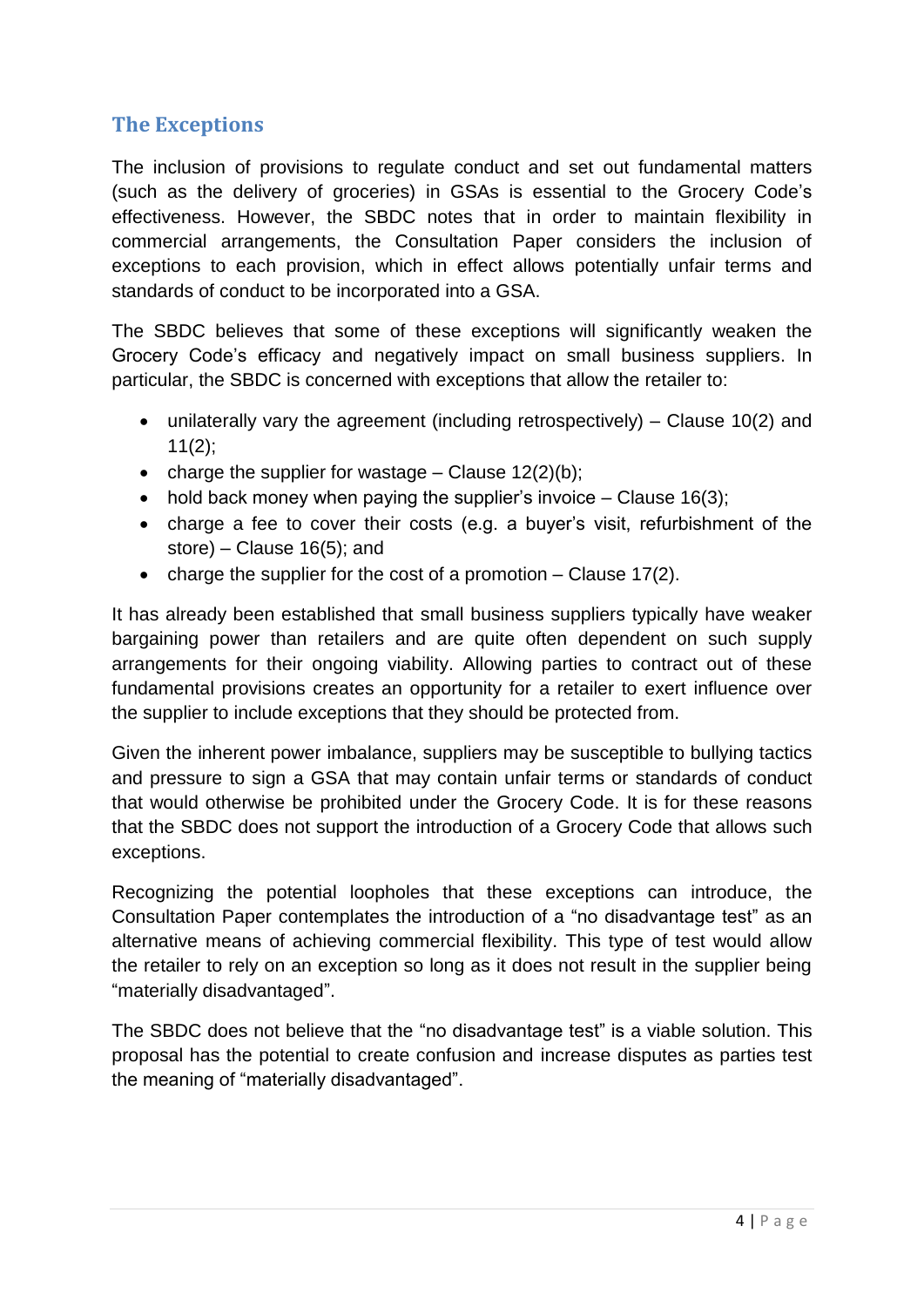#### **Good Faith**

The SBDC notes that consideration is being given to the inclusion in the Grocery Code of an obligation to act in good faith and that five options have been proposed. Whilst seeing benefit in requiring parties to act in good faith, the SBDC believes that unless careful consideration is given to how this provision will be incorporated into the Grocery Code it could cause confusion for parties.

An obligation to act in good faith is not an easy concept to define nor is it clearly understood by many who seek to rely on it in their commercial relationships. In the SBDC's opinion, it has the potential to create a false sense of security among small business owners as they may believe it to be the panacea to any issue or dispute that may arise under a contractual arrangement with another party.

The SBDC's experience is that small business owners are typically unclear on what constitutes good faith (as well as what doesn't) and may ultimately be disappointed that it does not provide an effective remedy to enforce their rights or resolve their disputes.

Whilst the SBDC does not have specific views on how best to incorporate good faith into the Grocery Code, it is important that the potential implications and unintended consequences of each option be carefully considered.

#### **Dispute Resolution**

The SBDC strongly supports the inclusion of access to dispute resolution mechanisms under the Grocery Code, and notes that it is proposed that parties would have access to either internal or external processes.

As mentioned earlier, the SBDC offers an ADR service to assist small businesses in Western Australia to resolve their business-to-business and business-to-government disputes. This service is easy to access, timely and cheaper than that offered by the private sector. The SBDC has designed the ADR service to ensure minimal barriers to access for small business operators seeking to resolve their commercial disputes.

The principle that ADR should be easily accessible and delivered in a timely manner is essential to protecting the ongoing business relationship of parties in dispute. In the SBDC's opinion, not all of the arrangements proposed under the Grocery Code are in keeping with this philosophy.

In particular, the SBDC has some reservations that the threshold set by the Grocery Code will create a barrier for suppliers seeking to resolve their disputes using either the internal or external process. Under the Grocery Code, the supplier would need to convince the retailer that its dispute is not "vexatious, trivial, misconceived or lacking in substance" (i.e. that it meets the threshold) before it can be escalated to either process.